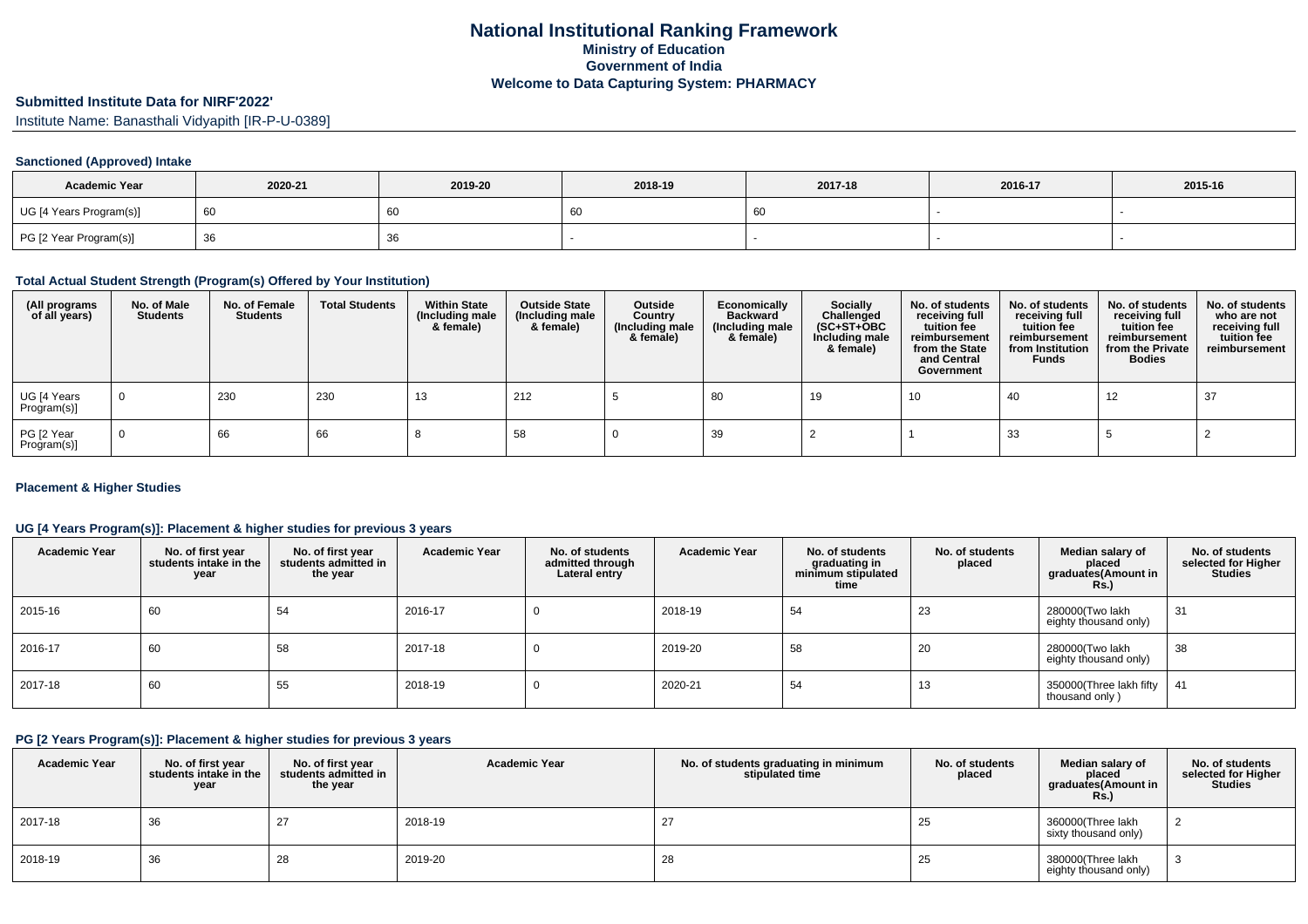| 2019-20 |  |  | 2020-21 |  |  | 450000(Four lakh fifty<br>thousand only |  |
|---------|--|--|---------|--|--|-----------------------------------------|--|
|---------|--|--|---------|--|--|-----------------------------------------|--|

# **Ph.D Student Details**

| Ph.D (Student pursuing doctoral program till 2020-21 Students admitted in the academic year 2020-21 should not be entered here.) |         |                       |         |  |  |
|----------------------------------------------------------------------------------------------------------------------------------|---------|-----------------------|---------|--|--|
|                                                                                                                                  |         | <b>Total Students</b> |         |  |  |
| Full Time                                                                                                                        |         | 43                    |         |  |  |
| Part Time                                                                                                                        |         |                       |         |  |  |
| No. of Ph.D students graduated (including Integrated Ph.D)                                                                       |         |                       |         |  |  |
|                                                                                                                                  | 2020-21 | 2019-20               | 2018-19 |  |  |
| Full Time                                                                                                                        | 18      | 24                    | 23      |  |  |
| Part Time                                                                                                                        |         |                       |         |  |  |

# **Financial Resources: Utilised Amount for the Capital expenditure for previous 3 years**

| <b>Academic Year</b>                                                                                 | 2020-21                                                                                 | 2019-20                                                                   | 2018-19                                                                   |  |  |  |  |
|------------------------------------------------------------------------------------------------------|-----------------------------------------------------------------------------------------|---------------------------------------------------------------------------|---------------------------------------------------------------------------|--|--|--|--|
|                                                                                                      | <b>Utilised Amount</b>                                                                  | <b>Utilised Amount</b>                                                    | <b>Utilised Amount</b>                                                    |  |  |  |  |
| Annual Capital Expenditure on Academic Activities and Resources (excluding expenditure on buildings) |                                                                                         |                                                                           |                                                                           |  |  |  |  |
| Library                                                                                              | 4829720 (Forty eight lakh twenty nine thousand seven hundred<br>twenty only)            | 5203839 (Fifty two lakh three thousand eight hundred thirty<br>nine only) | 4586025 (Forty five lakh eighty six thousand twenty five only)            |  |  |  |  |
| New Equipment for Laboratories                                                                       | 12227470 (One crore twenty two lacs twenty seven thousand<br>four hundred seventy Only) | 8218705 (Eighty two lakh eighteen thousand seven hundred<br>five only     | 7143157 (Seventy one lakh forty thousand one hundred fifty<br>seven only) |  |  |  |  |
| Other expenditure on creation of Capital Assets (excluding<br>expenditure on Land and Building)      | 2200000 (Twenty two lakh only)                                                          | 2895000 (Twenty eight lakh ninety five thousand only)                     | 3329000 (Thirty three lakh twenty nine thousand only)                     |  |  |  |  |

# **Financial Resources: Utilised Amount for the Operational expenditure for previous 3 years**

| <b>Academic Year</b>                                                                                                                                                                            | 2020-21                                                                                     | 2019-20                                                                                | 2018-19                                                                         |  |  |  |
|-------------------------------------------------------------------------------------------------------------------------------------------------------------------------------------------------|---------------------------------------------------------------------------------------------|----------------------------------------------------------------------------------------|---------------------------------------------------------------------------------|--|--|--|
|                                                                                                                                                                                                 | <b>Utilised Amount</b>                                                                      | <b>Utilised Amount</b>                                                                 | <b>Utilised Amount</b>                                                          |  |  |  |
| <b>Annual Operational Expenditure</b>                                                                                                                                                           |                                                                                             |                                                                                        |                                                                                 |  |  |  |
| Salaries (Teaching and Non Teaching staff)                                                                                                                                                      | 39574316 (Three crore ninety five lakh seventy four thousand<br>three hundred sixteen only) | 35346512 (Three crore fifty three lakh forty six thousand five<br>hundred twelve only) | 34054047 (Three crore forty lakh fifty four thousand forty seven<br>only )      |  |  |  |
| Maintenance of Academic Infrastructure or consumables and<br>other running expenditures (excluding maintenance of hostels<br>and allied services, rent of the building, depreciation cost, etc) | 9088168 (Ninety lakh eighty eight thousand one hundred sixty<br>eight only)                 | 10418503 (One crore four lakh eighteen thousand five hundred<br>three only)            | 9148175 (Ninety one lakh forty eight thousand one hundred<br>seventy five only) |  |  |  |
| Seminars/Conferences/Workshops                                                                                                                                                                  | 18580 (Eighteen thousand five hundred eighty only)                                          | 1854774 (Eighteen lakh fifty four thousand seven hundred<br>seventy four only)         | 1291424 (Twelve lakh ninety one thousand four hundred<br>twenty four only)      |  |  |  |

**IPR**

| Calendar year            | 2020 | 2019 | 2018 |
|--------------------------|------|------|------|
| No. of Patents Published |      |      |      |
| No. of Patents Granted   |      |      |      |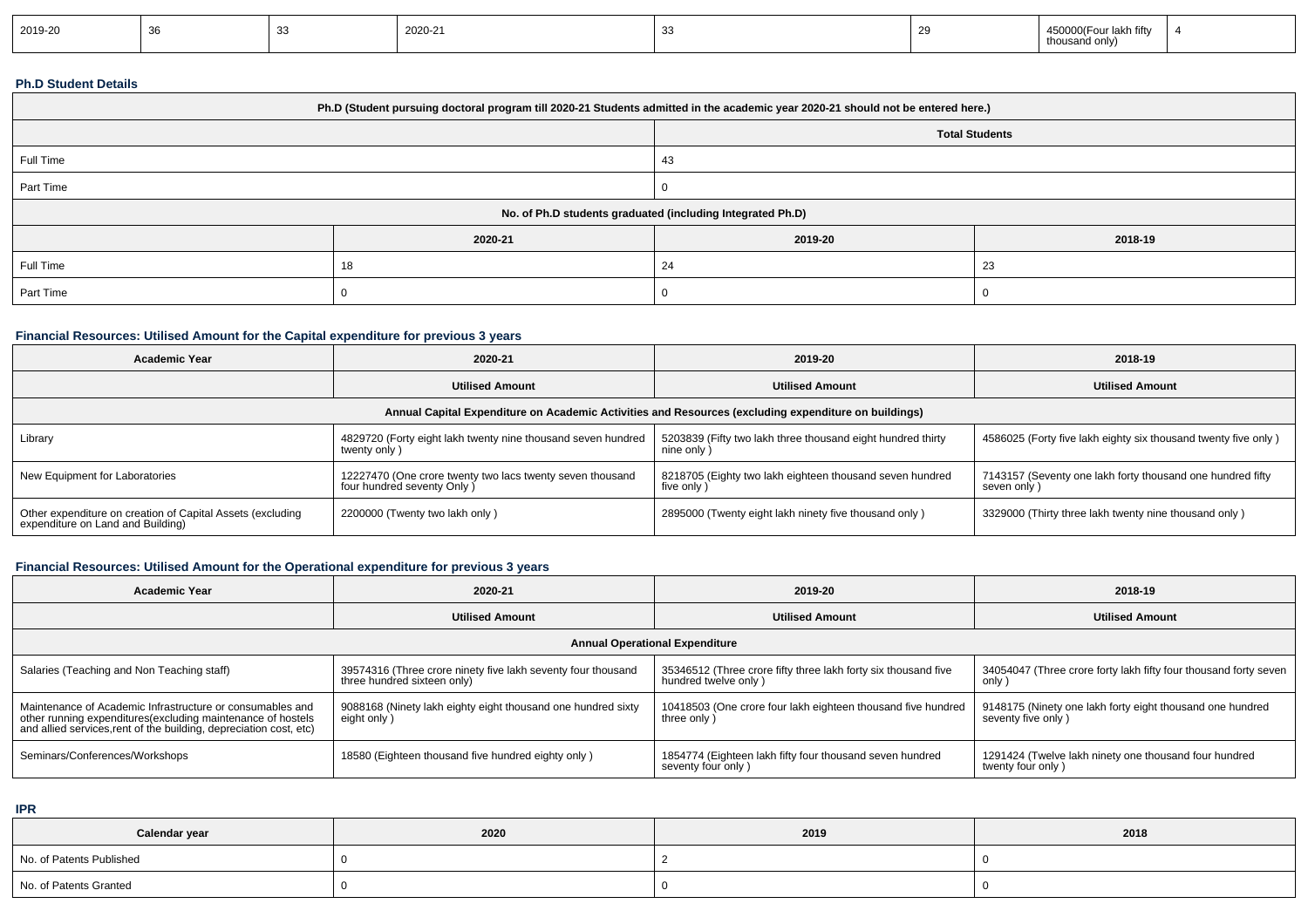### **Sponsored Research Details**

| <b>Financial Year</b>                    | 2020-21                                                     | 2019-20                                                                     | 2018-19                                                                     |
|------------------------------------------|-------------------------------------------------------------|-----------------------------------------------------------------------------|-----------------------------------------------------------------------------|
| Total no. of Sponsored Projects          |                                                             |                                                                             |                                                                             |
| Total no. of Funding Agencies            |                                                             |                                                                             |                                                                             |
| Total Amount Received (Amount in Rupees) | 20087318                                                    | 24554641                                                                    | 18167890                                                                    |
| Amount Received in Words                 | Two crore eighty seven thousand three hundred eighteen only | Two crore forty five lakh fifty four thousand six hundred forty<br>one only | One crore eighty one lakh sixty seven thousand eight hundred<br>ninety only |

# **Consultancy Project Details**

| <b>Financial Year</b>                    | 2020-21                                 | 2019-20                              | 2018-19             |
|------------------------------------------|-----------------------------------------|--------------------------------------|---------------------|
| Total no. of Consultancy Projects        |                                         |                                      |                     |
| Total no. of Client Organizations        |                                         |                                      |                     |
| Total Amount Received (Amount in Rupees) | 6466000                                 | 6058000                              | 1700000             |
| Amount Received in Words                 | Sixty four lakh sixty six thousand only | Sixty lakh fifty eight thousand only | Seventeen lakh only |

# **PCS Facilities: Facilities of physically challenged students**

| 1. Do your institution buildings have Lifts/Ramps?                                                                                                         | Yes, more than 80% of the buildings |
|------------------------------------------------------------------------------------------------------------------------------------------------------------|-------------------------------------|
| 2. Do your institution have provision for walking aids, including wheelchairs and transportation from one building to another for<br>handicapped students? | Yes                                 |
| 3. Do your institution buildings have specially designed toilets for handicapped students?                                                                 | Yes, more than 80% of the buildings |

#### **Faculty Details**

| Srno           | <b>Name</b>              | Age | Designation                | Gender | Qualification | <b>Experience (In</b><br>Months) | <b>Currently working</b><br>with institution? | <b>Joining Date</b> | <b>Leaving Date</b>      | <b>Association type</b> |
|----------------|--------------------------|-----|----------------------------|--------|---------------|----------------------------------|-----------------------------------------------|---------------------|--------------------------|-------------------------|
|                | Sarvesh Kumar<br>Paliwal | 48  | Professor                  | Male   | Ph.D          | 276                              | Yes                                           | 04-07-2004          | $\sim$                   | Regular                 |
| $\overline{2}$ | Manu Sharma              | 40  | Associate Professor        | Female | Ph.D          | 206                              | Yes                                           | 06-07-2005          | $\sim$                   | Regular                 |
| 3              | Sumitra Nain             | 40  | Associate Professor        | Female | Ph.D          | 194                              | Yes                                           | 06-07-2005          | $\overline{\phantom{a}}$ | Regular                 |
| 4              | Sachdev Yadav            | 44  | Associate Professor        | Male   | Ph.D          | 218                              | Yes                                           | 07-07-2010          | $\sim$                   | Regular                 |
| 5              | Rajani Chauhan           | 40  | Associate Professor        | Female | Ph.D          | 182                              | Yes                                           | 26-07-2006          | --                       | Regular                 |
| 6              | Swapnil Sharma           | 42  | Associate Professor        | Male   | Ph.D          | 180                              | Yes                                           | 13-08-2008          | --                       | Regular                 |
|                | Divya Yadav              | 37  | <b>Assistant Professor</b> | Female | Ph.D          | 170                              | Yes                                           | 23-09-2007          | $\overline{\phantom{a}}$ | Regular                 |
| 8              | Yashumati Ratan          | 36  | <b>Assistant Professor</b> | Female | Ph.D          | 170                              | Yes                                           | 01-09-2007          | $\sim$                   | Regular                 |
| 9              | <b>Ashutosh Pareek</b>   | 37  | Associate Professor        | Male   | Ph.D          | 156                              | Yes                                           | 24-06-2010          | $\sim$                   | Regular                 |
| 10             | Sharda Sambhakar         | 40  | <b>Assistant Professor</b> | Female | Ph.D          | 195                              | Yes                                           | 27-06-2009          | $\sim$                   | Regular                 |
| 11             | Samriti Faujdar          | 38  | <b>Assistant Professor</b> | Female | Ph.D          | 133                              | Yes                                           | 25-07-2010          | $\sim$                   | Regular                 |
| 12             | Pankaj Kumar Jain        | 39  | <b>Assistant Professor</b> | Male   | Ph.D          | 136                              | Yes                                           | 25-07-2010          | --                       | Regular                 |